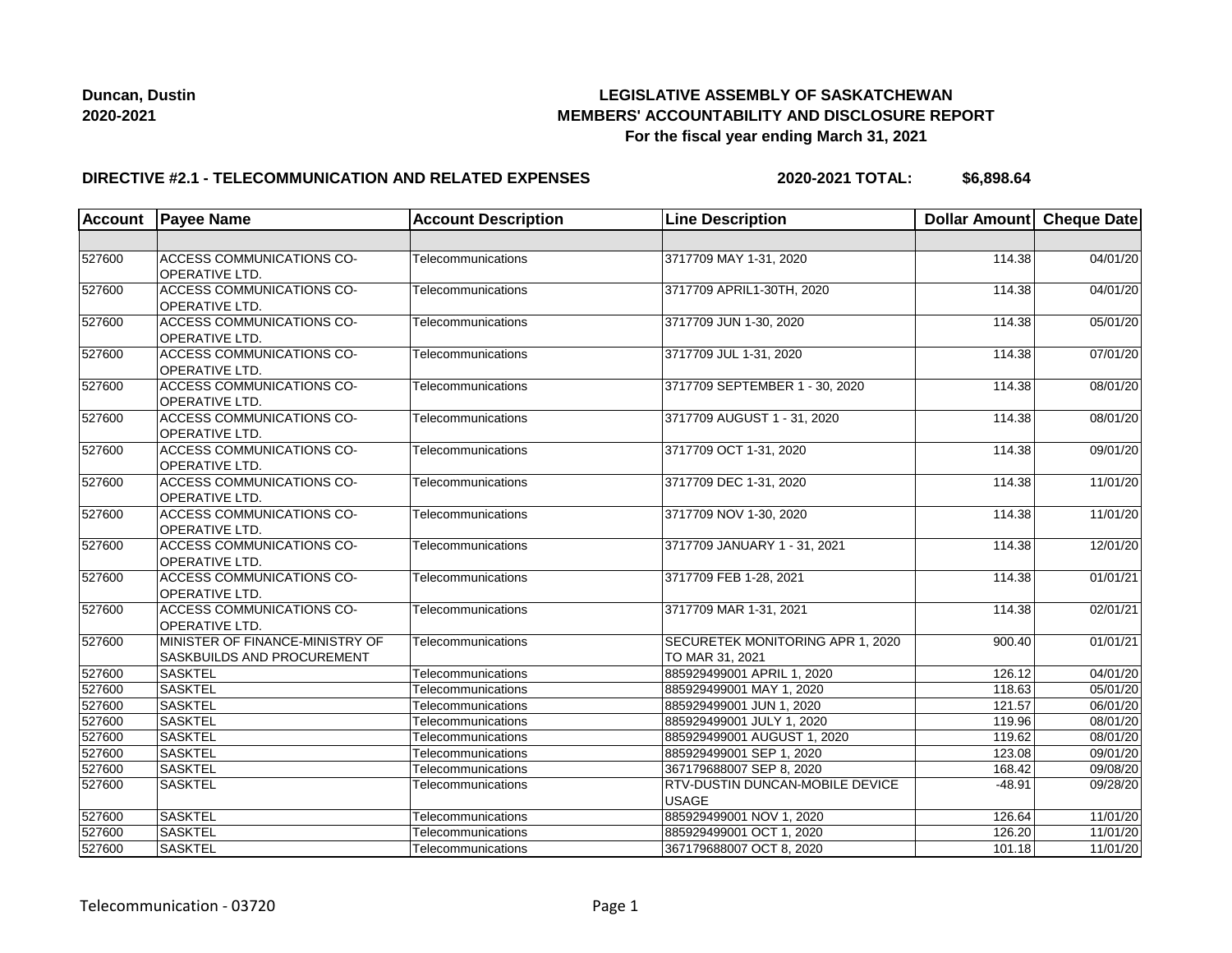## **LEGISLATIVE ASSEMBLY OF SASKATCHEWAN MEMBERS' ACCOUNTABILITY AND DISCLOSURE REPORT For the fiscal year ending March 31, 2021**

# **DIRECTIVE #2.1 - TELECOMMUNICATION AND RELATED EXPENSES**

**2020-2021 TOTAL: \$6,898.64**

| <b>Account</b> | <b>Payee Name</b> | <b>Account Description</b>           | <b>Line Description</b>               | Dollar Amount | Cheque Date |
|----------------|-------------------|--------------------------------------|---------------------------------------|---------------|-------------|
|                |                   |                                      |                                       |               |             |
| 527600         | <b>SASKTEL</b>    | Telecommunications                   | 367179688007 NOVEMBER 8, 2020         | 101.18        | 11/08/20    |
| 527600         | <b>SASKTEL</b>    | Telecommunications                   | 885929499001 DECEMBER 1, 2020         | 120.36        | 12/01/20    |
| 527600         | <b>SASKTEL</b>    | Telecommunications                   | 885929499001 JAN 1, 2021              | 314.58        | 01/01/21    |
| 527600         | <b>SASKTEL</b>    | Telecommunications                   | 367179688007 DEC 8, 2020              | 104.22        | 01/01/21    |
| 527600         | <b>SASKTEL</b>    | Telecommunications                   | 367179688007 JAN 8, 2021              | 101.18        | 01/08/21    |
| 527600         | <b>SASKTEL</b>    | <b>Telecommunications</b>            | 885929499001 FEB 1, 2021              | 125.24        | 02/01/21    |
| 527600         | <b>SASKTEL</b>    | Telecommunications                   | 885929499001 MARCH 1, 2021            | 130.18        | 03/01/21    |
| 527600         | <b>SASKTEL</b>    | Telecommunications                   | 367179688007 FEB 8, 2021              | 104.31        | 03/01/21    |
| 527600         | SASKTEL           | Telecommunications                   | 367179688007 MAR 8, 2021              | 101.18        | 03/08/21    |
| 527600         | SASKTEL           | Telecommunications                   | <b>RTV - DUSTIN DUNCAN - PERSONAL</b> | $-200.00$     | 03/30/21    |
|                |                   |                                      | <b>USE</b>                            |               |             |
| 530600         | <b>SASKTEL</b>    | Placement - Tender Ads               | 885929499001 APRIL 1, 2020            | 195.85        | 04/01/20    |
| 530600         | <b>SASKTEL</b>    | Placement - Tender Ads               | 885929499001 MAY 1, 2020              | 195.85        | 05/01/20    |
| 530600         | <b>SASKTEL</b>    | Placement - Tender Ads               | 885929499001 JUN 1, 2020              | 195.85        | 06/01/20    |
| 530600         | <b>SASKTEL</b>    | Placement - Tender Ads               | 885929499001 AUGUST 1, 2020           | 195.85        | 08/01/20    |
| 530600         | <b>SASKTEL</b>    | Placement - Tender Ads               | 885929499001 JULY 1, 2020             | 195.85        | 08/01/20    |
| 530600         | <b>SASKTEL</b>    | Placement - Tender Ads               | 885929499001 SEP 1, 2020              | 195.85        | 09/01/20    |
| 530600         | SASKTEL           | Placement - Tender Ads               | 885929499001 OCT 1, 2020              | 195.85        | 11/01/20    |
| 530600         | <b>SASKTEL</b>    | Placement - Tender Ads               | 885929499001 NOV 1, 2020              | 195.85        | 11/01/20    |
| 530600         | <b>SASKTEL</b>    | Placement - Tender Ads               | 885929499001 DECEMBER 1, 2020         | 195.85        | 12/01/20    |
| 530600         | <b>SASKTEL</b>    | Placement - Tender Ads               | 885929499001 FEB 1, 2021              | 195.85        | 02/01/21    |
| 530600         | <b>SASKTEL</b>    | Placement - Tender Ads               | 885929499001 MARCH 1, 2021            | 195.85        | 03/01/21    |
| 565200         | DUNCAN, DUSTIN E. | Office Furniture and Equipment - Exp | REIMB: CELL PHONE                     | 266.39        | 09/08/20    |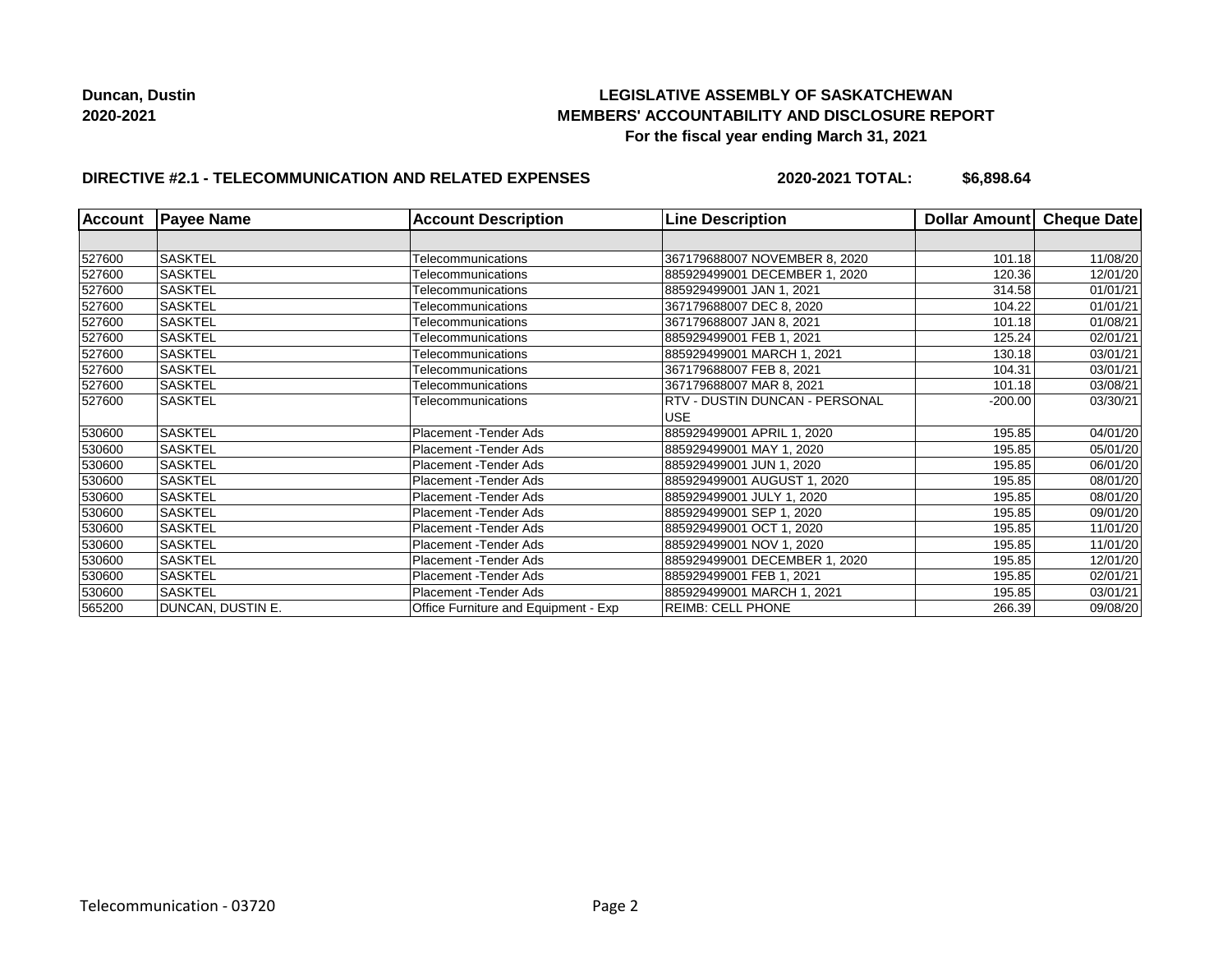# **LEGISLATIVE ASSEMBLY OF SASKATCHEWAN MEMBERS' ACCOUNTABILITY AND DISCLOSURE REPORT For the fiscal year ending March 31, 2021**

## **DIRECTIVE #3.1 - MLA TRAVEL AND LIVING EXPENSES**

**2020-2021 TOTAL: \$5,854.55**

| <b>Account</b> | <b>Payee Name</b>                                                    | <b>Account Description</b>  | <b>Line Description</b>                   | Dollar Amount | Cheque Date |
|----------------|----------------------------------------------------------------------|-----------------------------|-------------------------------------------|---------------|-------------|
|                |                                                                      |                             |                                           |               |             |
| 541900         | DUNCAN, DUSTIN E.                                                    | Elected Rep - Travel        | MLA TRAVEL MAR 6- SEP 10, 2020            | 302.05        | 09/15/20    |
| 541900         | DUNCAN, DUSTIN E.                                                    | <b>Elected Rep - Travel</b> | MLA TRAVEL SEP 23-24, 2020                | 41.80         | 09/29/20    |
| 541900         | <b>DUNCAN, DUSTIN E.</b>                                             | Elected Rep - Travel        | MLA TRAVEL SEP 29, 2020                   | 123.50        | 10/01/20    |
| 541900         | DUNCAN, DUSTIN E.                                                    | <b>Elected Rep - Travel</b> | NOV 6-20 MLA TRAVEL                       | 84.20         | 11/24/20    |
| 541900         | DUNCAN, DUSTIN E.                                                    | <b>Elected Rep - Travel</b> | MLA TRAVEL DEC 14, 2020 - MAR 19,<br>2021 | 168.40        | 03/23/21    |
| 541900         | MINISTER OF FINANCE-MINISTRY OF<br><b>SASKBUILDS AND PROCUREMENT</b> | <b>Elected Rep - Travel</b> | ARPIL 2020 CVA TRAVEL                     | 417.04        | 05/14/20    |
| 541900         | MINISTER OF FINANCE-MINISTRY OF<br><b>SASKBUILDS AND PROCUREMENT</b> | Elected Rep - Travel        | MAY 2020 MLA CVA TRAVEL                   | 337.26        | 06/17/20    |
| 541900         | MINISTER OF FINANCE-MINISTRY OF<br><b>SASKBUILDS AND PROCUREMENT</b> | Elected Rep - Travel        | JUN 2020 MLA CVA TRAVEL                   | 371.54        | 07/17/20    |
| 541900         | MINISTER OF FINANCE-MINISTRY OF<br><b>SASKBUILDS AND PROCUREMENT</b> | <b>Elected Rep - Travel</b> | MAR 2020 MLA CVA TRAVEL                   | 557.00        | 08/01/20    |
| 541900         | MINISTER OF FINANCE-MINISTRY OF<br><b>SASKBUILDS AND PROCUREMENT</b> | Elected Rep - Travel        | JULY 2020 CVA TRAVEL                      | 318.07        | 08/19/20    |
| 541900         | MINISTER OF FINANCE-MINISTRY OF<br><b>SASKBUILDS AND PROCUREMENT</b> | <b>Elected Rep - Travel</b> | AUG 2020 CVA TRAVEL                       | 305.17        | 09/16/20    |
| 541900         | MINISTER OF FINANCE-MINISTRY OF<br><b>SASKBUILDS AND PROCUREMENT</b> | <b>Elected Rep - Travel</b> | CVA TRAVEL SEP 2020                       | 381.02        | 11/01/20    |
| 541900         | MINISTER OF FINANCE-MINISTRY OF<br><b>SASKBUILDS AND PROCUREMENT</b> | Elected Rep - Travel        | DEC 2020 CVA TRAVEL                       | 479.94        | 02/01/21    |
| 541900         | MINISTER OF FINANCE-MINISTRY OF<br><b>SASKBUILDS AND PROCUREMENT</b> | Elected Rep - Travel        | NOVEMBER 2020 CVA VEHICLE                 | 319.24        | 02/01/21    |
| 541900         | MINISTER OF FINANCE-MINISTRY OF<br><b>SASKBUILDS AND PROCUREMENT</b> | Elected Rep - Travel        | JANUARY 2021 CVA VEHICLE                  | 500.07        | 02/17/21    |
| 541900         | MINISTER OF FINANCE-MINISTRY OF<br><b>SASKBUILDS AND PROCUREMENT</b> | Elected Rep - Travel        | <b>NOV 2020 CVA</b>                       | 119.74        | 03/01/21    |
| 541900         | MINISTER OF FINANCE-MINISTRY OF<br><b>SASKBUILDS AND PROCUREMENT</b> | Elected Rep - Travel        | <b>FEB 2021 CVA</b>                       | 529.36        | 03/17/21    |
| 541900         | MINISTER OF FINANCE-MINISTRY OF<br><b>SASKBUILDS AND PROCUREMENT</b> | Elected Rep - Travel        | CVA TRAVEL MAR 2021                       | 499.15        | 03/31/21    |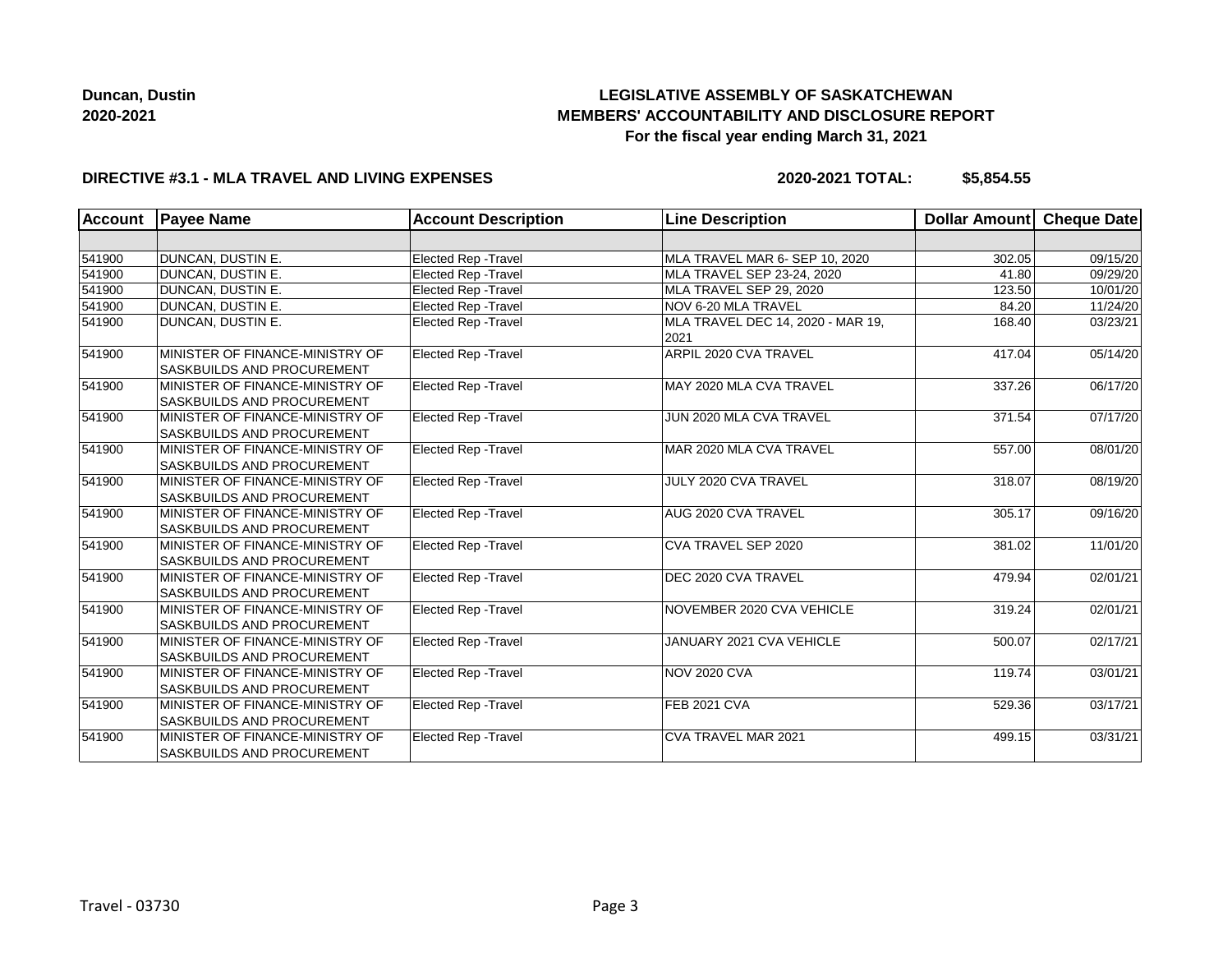## **LEGISLATIVE ASSEMBLY OF SASKATCHEWAN MEMBERS' ACCOUNTABILITY AND DISCLOSURE REPORT For the fiscal year ending March 31, 2021**

#### **DIRECTIVE #4.1 - CONSTITUENCY SERVICE EXPENSES**

| <b>Account</b> | <b>Payee Name</b>                                             | <b>Account Description</b>                | <b>Line Description</b>      | Dollar Amount Cheque Date |                       |
|----------------|---------------------------------------------------------------|-------------------------------------------|------------------------------|---------------------------|-----------------------|
|                |                                                               |                                           |                              |                           |                       |
| 522000         | <b>KENJO HOLDINGS LTD.</b>                                    | Rent of Ground, Buildings and Other Space | APRIL 2020 MLA OFFICE RENT   | 2,000.00                  | 04/01/20              |
| 522000         | <b>KENJO HOLDINGS LTD.</b>                                    | Rent of Ground, Buildings and Other Space | MAY 2020 MLA OFFICE RENT     | 2,000.00                  | 04/25/20              |
| 522000         | <b>KENJO HOLDINGS LTD.</b>                                    | Rent of Ground, Buildings and Other Space | JUNE 2020 MLA OFFICE RENT    | 2,000.00                  | 05/15/20              |
| 522000         | <b>KENJO HOLDINGS LTD.</b>                                    | Rent of Ground, Buildings and Other Space | JULY 2020 MLA OFFICE RENT    | 2,000.00                  | 06/07/20              |
| 522000         | <b>KENJO HOLDINGS LTD.</b>                                    | Rent of Ground, Buildings and Other Space | AUG 2020 MLA OFFICE RENT     | 2,000.00                  | 07/07/20              |
| 522000         | <b>KENJO HOLDINGS LTD.</b>                                    | Rent of Ground, Buildings and Other Space | SEPT 2020 MLA OFFICE RENT    | 2,000.00                  | 08/14/20              |
| 522000         | <b>KENJO HOLDINGS LTD.</b>                                    | Rent of Ground, Buildings and Other Space | OCT 2020 MLA OFFICE RENT     | 2,000.00                  | 09/11/20              |
| 522000         | <b>KENJO HOLDINGS LTD.</b>                                    | Rent of Ground, Buildings and Other Space | NOV 2020 MLA OFFICE RENT     | 2,000.00                  | 10/07/20              |
| 522000         | <b>KENJO HOLDINGS LTD.</b>                                    | Rent of Ground, Buildings and Other Space | DEC 2020 MLA OFFICE RENT     | 2,000.00                  | 11/12/20              |
| 522000         | <b>KENJO HOLDINGS LTD.</b>                                    | Rent of Ground, Buildings and Other Space | JANUARY 2021 MLA OFFICE RENT | 2,000.00                  | 12/16/20              |
| 522000         | <b>KENJO HOLDINGS LTD.</b>                                    | Rent of Ground, Buildings and Other Space | FEBRUARY 21 MLA OFFICE RENT  | 2,000.00                  | 01/13/21              |
| 522000         | <b>KENJO HOLDINGS LTD.</b>                                    | Rent of Ground, Buildings and Other Space | MARCH 2021 MLA OFFICE RENT   | 2,000.00                  | 02/10/21              |
| 522200         | MINISTER OF FINANCE-MINISTRY OF<br>SASKBUILDS AND PROCUREMENT | Rent of Photocopiers                      | PHOTOCOPIER SERVICE FEES     | 100.00                    | 12/01/20              |
| 522200         | <b>SUCCESS OFFICE SYSTEMS</b>                                 | Rent of Photocopiers                      | <b>COPIER CHARGES</b>        | 66.67                     | 05/01/20              |
| 522200         | <b>SUCCESS OFFICE SYSTEMS</b>                                 | Rent of Photocopiers                      | <b>COPIER CHARGES</b>        | 106.71                    | 05/14/20              |
| 522200         | <b>SUCCESS OFFICE SYSTEMS</b>                                 | Rent of Photocopiers                      | <b>COPIER CHARGES</b>        | 54.59                     | $\overline{07/01/20}$ |
| 522200         | <b>SUCCESS OFFICE SYSTEMS</b>                                 | Rent of Photocopiers                      | <b>COPIER CHARGES</b>        | 106.81                    | 07/20/20              |
| 522200         | <b>SUCCESS OFFICE SYSTEMS</b>                                 | Rent of Photocopiers                      | <b>COPIER CHARGES</b>        | 69.59                     | 08/13/20              |
| 522200         | <b>SUCCESS OFFICE SYSTEMS</b>                                 | Rent of Photocopiers                      | <b>COPIER CHARGES</b>        | 62.86                     | 09/14/20              |
| 522200         | <b>SUCCESS OFFICE SYSTEMS</b>                                 | Rent of Photocopiers                      | <b>COPIER CHARGES</b>        | 52.59                     | 11/01/20              |
| 522200         | <b>SUCCESS OFFICE SYSTEMS</b>                                 | Rent of Photocopiers                      | <b>COPIER CHARGES</b>        | 58.46                     | 11/12/20              |
| 522200         | <b>SUCCESS OFFICE SYSTEMS</b>                                 | Rent of Photocopiers                      | <b>COPIER CHARGES</b>        | 67.17                     | 01/01/21              |
| 522200         | <b>SUCCESS OFFICE SYSTEMS</b>                                 | Rent of Photocopiers                      | <b>COPIER CHARGES</b>        | 60.80                     | 01/07/21              |
| 522200         | <b>SUCCESS OFFICE SYSTEMS</b>                                 | Rent of Photocopiers                      | <b>COPIER CHARGES</b>        | 79.99                     | 03/01/21              |
| 522200         | <b>SUCCESS OFFICE SYSTEMS</b>                                 | Rent of Photocopiers                      | <b>COPIER CHARGES</b>        | 76.69                     | 03/11/21              |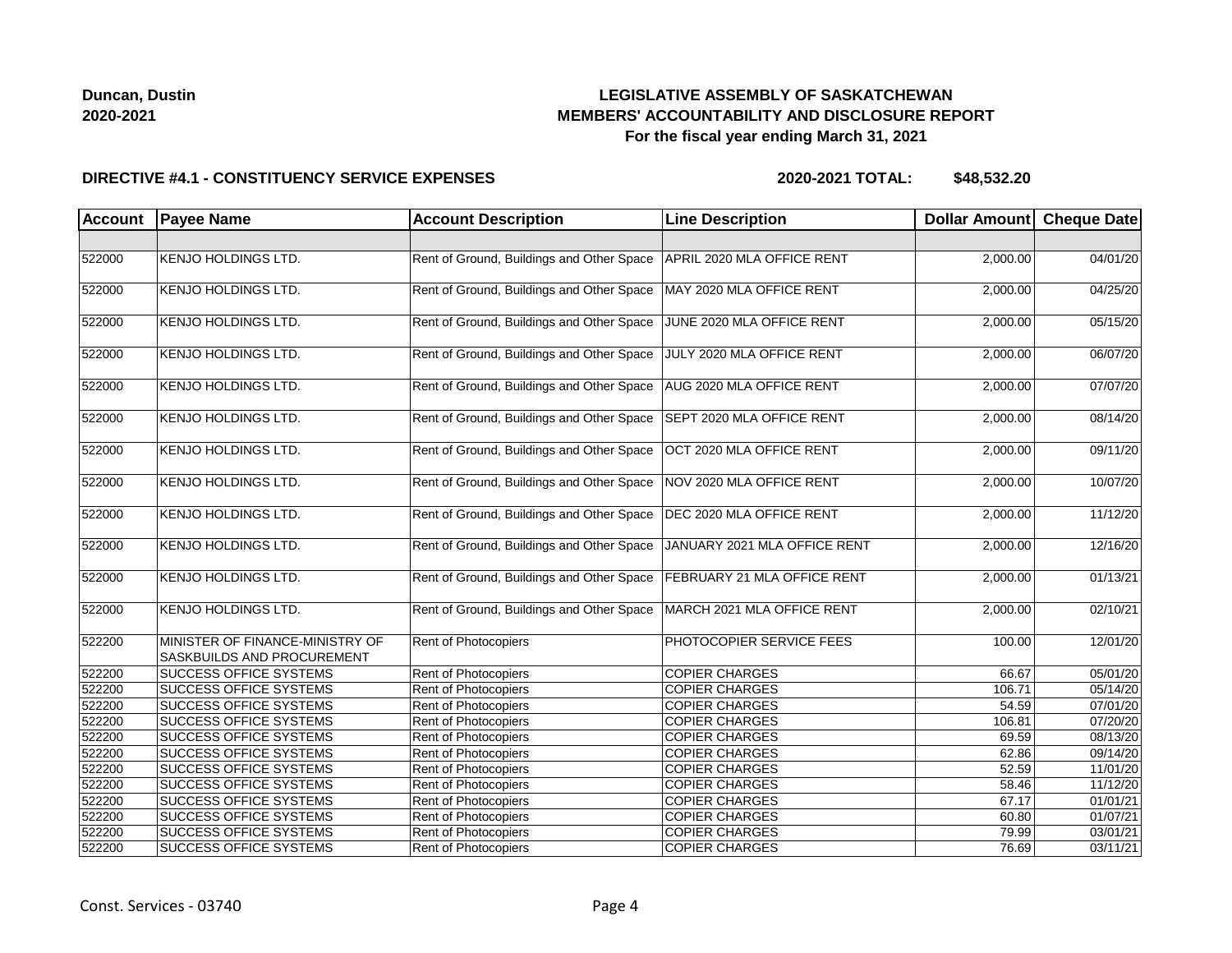# **LEGISLATIVE ASSEMBLY OF SASKATCHEWAN MEMBERS' ACCOUNTABILITY AND DISCLOSURE REPORT For the fiscal year ending March 31, 2021**

### **DIRECTIVE #4.1 - CONSTITUENCY SERVICE EXPENSES**

| Account | <b>Payee Name</b>                                                    | <b>Account Description</b>           | <b>Line Description</b>        | Dollar Amount Cheque Date |          |
|---------|----------------------------------------------------------------------|--------------------------------------|--------------------------------|---------------------------|----------|
|         |                                                                      |                                      |                                |                           |          |
| 522500  | <b>WESTERN FINANCIAL GROUP</b>                                       | <b>Insurance Premiums</b>            | WEYBBIG001 INSURANCE POLICY    | 678.40                    | 08/01/20 |
| 525000  | DUNCAN, DUSTIN E.                                                    | Postal, Courier, Freight and Related | <b>REIMB: POSTAGE</b>          | 88.00                     | 12/19/20 |
| 525000  | MINISTER OF FINANCE-MINISTRY OF<br>SASKBUILDS AND PROCUREMENT        | Postal, Courier, Freight and Related | MAIL SERVICES APRIL 2020       | 54.76                     | 06/08/20 |
| 525000  | MINISTER OF FINANCE-MINISTRY OF<br>SASKBUILDS AND PROCUREMENT        | Postal, Courier, Freight and Related | MAIL SERVICES MAY 2020         | 50.67                     | 06/15/20 |
| 525000  | MINISTER OF FINANCE-MINISTRY OF<br>SASKBUILDS AND PROCUREMENT        | Postal, Courier, Freight and Related | MAIL SERVICES JUN 2020         | 51.69                     | 07/15/20 |
| 525000  | MINISTER OF FINANCE-MINISTRY OF<br><b>SASKBUILDS AND PROCUREMENT</b> | Postal, Courier, Freight and Related | MAIL SERVICES JUL 2020         | 53.78                     | 08/18/20 |
| 525000  | MINISTER OF FINANCE-MINISTRY OF<br>SASKBUILDS AND PROCUREMENT        | Postal, Courier, Freight and Related | MAIL SERVICES AUG 2020         | $\overline{51.73}$        | 09/15/20 |
| 525000  | MINISTER OF FINANCE-MINISTRY OF<br>SASKBUILDS AND PROCUREMENT        | Postal, Courier, Freight and Related | SEP 2020 MAIL SERVICES         | 51.73                     | 11/01/20 |
| 525000  | MINISTER OF FINANCE-MINISTRY OF<br>SASKBUILDS AND PROCUREMENT        | Postal, Courier, Freight and Related | NOV 2020 MAIL SERVICES         | 54.11                     | 01/01/21 |
| 525000  | MINISTER OF FINANCE-MINISTRY OF<br>SASKBUILDS AND PROCUREMENT        | Postal, Courier, Freight and Related | <b>DEC 2020 MAIL SERVICES</b>  | 51.87                     | 01/20/21 |
| 525000  | MINISTER OF FINANCE-MINISTRY OF<br>SASKBUILDS AND PROCUREMENT        | Postal, Courier, Freight and Related | JAN 2021 MAIL SERVICES         | 50.77                     | 03/01/21 |
| 525000  | MINISTER OF FINANCE-MINISTRY OF<br>SASKBUILDS AND PROCUREMENT        | Postal, Courier, Freight and Related | FEB 2021 MAIL SERVICES         | 52.84                     | 03/17/21 |
| 525000  | MINISTER OF FINANCE-MINISTRY OF<br>SASKBUILDS AND PROCUREMENT        | Postal, Courier, Freight and Related | MARCH 2021 MAIL SERVICES       | 54.95                     | 03/31/21 |
| 529000  | JOHN HULBERT CONSTRUCTION LTD.                                       | <b>General Contractual Services</b>  | PLEXIGLASS INSTALLATION        | 731.40                    | 10/01/20 |
| 529000  | VAN ROON, SHARON                                                     | <b>General Contractual Services</b>  | MLA OFFICE JANITORIAL SERVICES | 50.00                     | 09/15/20 |
| 529000  | WEYBURN WOR-KIN SHOP CORP.                                           | <b>General Contractual Services</b>  | <b>RECYLING</b>                | 10.00                     | 04/01/20 |
| 529000  | WEYBURN WOR-KIN SHOP CORP.                                           | <b>General Contractual Services</b>  | <b>RECYCLING</b>               | 10.00                     | 06/01/20 |
| 529000  | WEYBURN WOR-KIN SHOP CORP.                                           | <b>General Contractual Services</b>  | <b>RECYCLING PICKUP</b>        | 10.00                     | 08/01/20 |
| 529000  | WEYBURN WOR-KIN SHOP CORP.                                           | <b>General Contractual Services</b>  | <b>RECYCLING</b>               | 10.00                     | 09/01/20 |
| 529000  | WEYBURN WOR-KIN SHOP CORP.                                           | <b>General Contractual Services</b>  | <b>RECYLING</b>                | 10.00                     | 09/15/20 |
| 529000  | WEYBURN WOR-KIN SHOP CORP.                                           | <b>General Contractual Services</b>  | <b>RECYCLING</b>               | 10.00                     | 02/01/21 |
| 529000  | WEYBURN WOR-KIN SHOP CORP.                                           | <b>General Contractual Services</b>  | <b>RECYCLING</b>               | 10.00                     | 03/01/21 |
| 529000  | WEYBURN WOR-KIN SHOP CORP.                                           | <b>General Contractual Services</b>  | <b>RECYCLING</b>               | 10.00                     | 03/31/21 |
| 530300  | MARU GROUP CANADA INC.                                               | Primary Research/Focus group         | AD HOC RESEARCH                | 661.11                    | 06/01/20 |
| 530300  | MARU GROUP CANADA INC.                                               | Primary Research/Focus group         | AD HOC RESEARCH                | 661.11                    | 10/01/20 |
| 530300  | MARU GROUP CANADA INC.                                               | Primary Research/Focus group         | AD HOC RESEARCH                | 632.97                    | 03/01/21 |
| 530300  | MARU GROUP CANADA INC.                                               | Primary Research/Focus group         | AD HOC RESEARCH                | 632.97                    | 03/01/21 |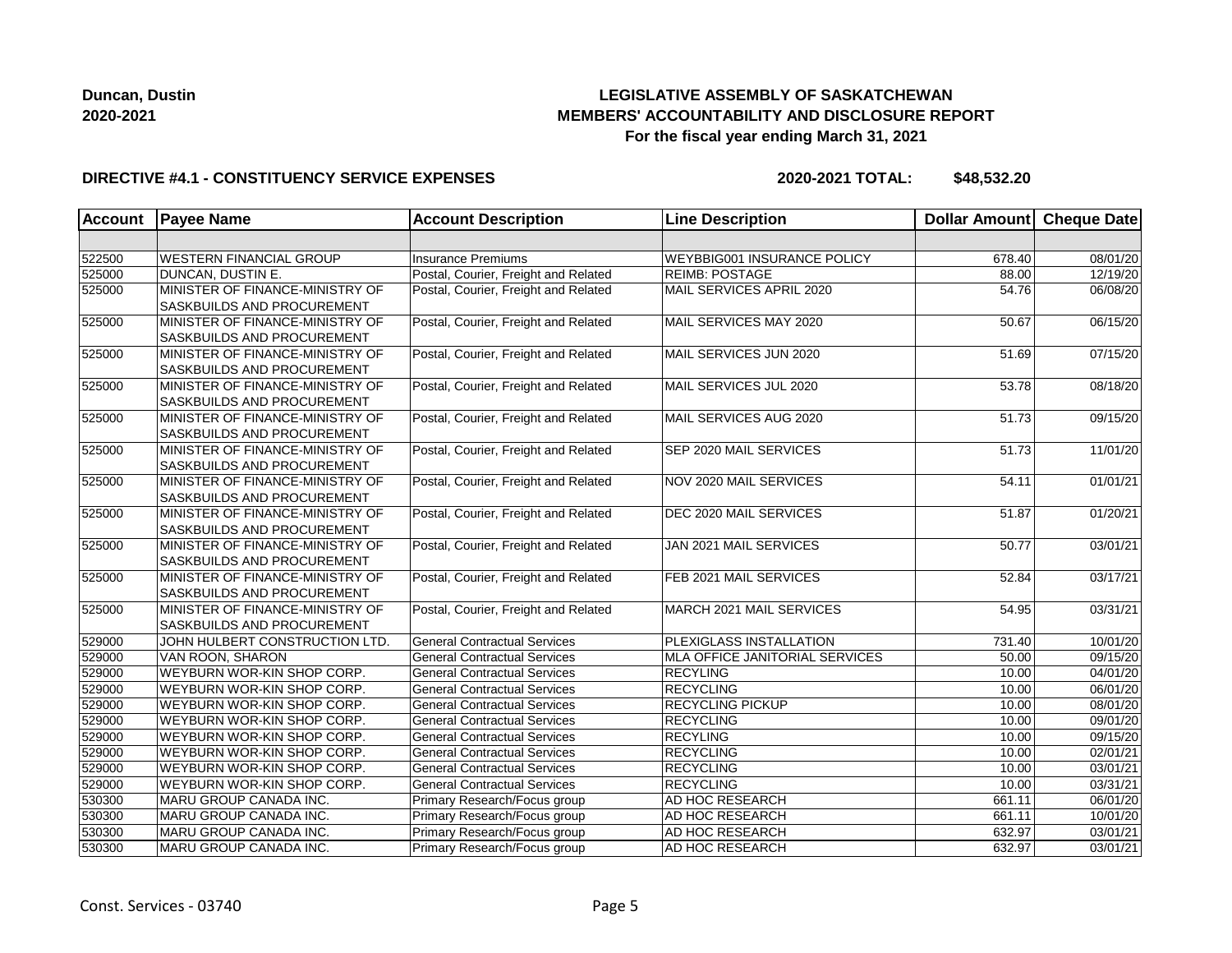## **LEGISLATIVE ASSEMBLY OF SASKATCHEWAN MEMBERS' ACCOUNTABILITY AND DISCLOSURE REPORT For the fiscal year ending March 31, 2021**

#### **DIRECTIVE #4.1 - CONSTITUENCY SERVICE EXPENSES**

| <b>Account</b> | <b>Payee Name</b>                    | <b>Account Description</b> | <b>Line Description</b> | Dollar Amount | <b>Cheque Date</b>    |
|----------------|--------------------------------------|----------------------------|-------------------------|---------------|-----------------------|
|                |                                      |                            |                         |               |                       |
| 530500         | GOLDEN WEST BROADCASTING LTD.        | Media Placement            | <b>ADVERTISING</b>      | 500.00        | 04/01/20              |
| 530500         | GOLDEN WEST BROADCASTING LTD.        | Media Placement            | <b>ADVERTISING</b>      | 500.00        | 05/01/20              |
| 530500         | <b>GOLDEN WEST BROADCASTING LTD.</b> | Media Placement            | <b>ADVERTISING</b>      | 500.00        | 06/01/20              |
| 530500         | <b>GOLDEN WEST BROADCASTING LTD.</b> | Media Placement            | <b>ADVERTISING</b>      | 450.00        | 06/01/20              |
| 530500         | GOLDEN WEST BROADCASTING LTD.        | Media Placement            | <b>ADVERTISING</b>      | 150.00        | 07/01/20              |
| 530500         | <b>GOLDEN WEST BROADCASTING LTD.</b> | Media Placement            | <b>ADVERTISING</b>      | 200.00        | 07/01/20              |
| 530500         | <b>GOLDEN WEST BROADCASTING LTD.</b> | Media Placement            | <b>ADVERTISING</b>      | 150.00        | 07/01/20              |
| 530500         | <b>GOLDEN WEST BROADCASTING LTD.</b> | Media Placement            | <b>ADVERTISING</b>      | 150.00        | 07/01/20              |
| 530500         | GOLDEN WEST BROADCASTING LTD.        | Media Placement            | <b>ADVERTISING</b>      | 540.00        | 07/01/20              |
| 530500         | GOLDEN WEST BROADCASTING LTD.        | Media Placement            | <b>ADVERTISING</b>      | 540.00        | 09/01/20              |
| 530500         | GOLDEN WEST BROADCASTING LTD.        | Media Placement            | <b>ADVERTISING</b>      | 540.00        | 09/01/20              |
| 530500         | <b>GOLDEN WEST BROADCASTING LTD.</b> | Media Placement            | <b>ADVERTISING</b>      | 620.00        | 01/01/21              |
| 530500         | <b>GOLDEN WEST BROADCASTING LTD.</b> | Media Placement            | <b>ADVERTISING</b>      | 350.00        | 01/01/21              |
| 530500         | <b>GOLDEN WEST BROADCASTING LTD.</b> | Media Placement            | <b>ADVERTISING</b>      | 540.00        | 02/01/21              |
| 530500         | <b>GOLDEN WEST BROADCASTING LTD.</b> | Media Placement            | <b>ADVERTISING</b>      | 540.00        | 03/01/21              |
| 530500         | <b>GOLDEN WEST BROADCASTING LTD.</b> | Media Placement            | <b>ADVERTISING</b>      | 540.00        | 03/31/21              |
| 530500         | PNG PRAIRIE NEWSPAPER GROUP          | Media Placement            | <b>ADVERTISING</b>      | 78.96         | 04/01/20              |
| 530500         | PNG PRAIRIE NEWSPAPER GROUP          | Media Placement            | <b>ADVERTISING</b>      | 104.50        | $\overline{04}/01/20$ |
| 530500         | PNG PRAIRIE NEWSPAPER GROUP          | Media Placement            | <b>ADVERTISING</b>      | 78.96         | 04/01/20              |
| 530500         | PNG PRAIRIE NEWSPAPER GROUP          | Media Placement            | <b>ADVERTISING</b>      | 104.50        | 04/08/20              |
| 530500         | PNG PRAIRIE NEWSPAPER GROUP          | Media Placement            | <b>ADVERTISING</b>      | 256.80        | 04/08/20              |
| 530500         | PNG PRAIRIE NEWSPAPER GROUP          | Media Placement            | <b>ADVERTISING</b>      | 256.80        | 04/08/20              |
| 530500         | PNG PRAIRIE NEWSPAPER GROUP          | Media Placement            | <b>ADVERTISING</b>      | 240.00        | 05/01/20              |
| 530500         | PNG PRAIRIE NEWSPAPER GROUP          | Media Placement            | <b>ADVERTISING</b>      | 551.64        | 05/01/20              |
| 530500         | PNG PRAIRIE NEWSPAPER GROUP          | Media Placement            | <b>ADVERTISING</b>      | 551.64        | 05/01/20              |
| 530500         | PNG PRAIRIE NEWSPAPER GROUP          | Media Placement            | <b>ADVERTISING</b>      | 78.96         | 05/01/20              |
| 530500         | PNG PRAIRIE NEWSPAPER GROUP          | Media Placement            | <b>ADVERTISING</b>      | 284.37        | 05/01/20              |
| 530500         | PNG PRAIRIE NEWSPAPER GROUP          | Media Placement            | <b>ADVERTISING</b>      | 78.96         | 05/01/20              |
| 530500         | PNG PRAIRIE NEWSPAPER GROUP          | Media Placement            | <b>ADVERTISING</b>      | 79.00         | 05/01/20              |
| 530500         | PNG PRAIRIE NEWSPAPER GROUP          | Media Placement            | <b>ADVERTISING</b>      | 78.96         | 05/01/20              |
| 530500         | PNG PRAIRIE NEWSPAPER GROUP          | Media Placement            | <b>ADVERTISING</b>      | 155.20        | 05/01/20              |
| 530500         | PNG PRAIRIE NEWSPAPER GROUP          | Media Placement            | <b>ADVERTISING</b>      | 78.96         | 05/01/20              |
| 530500         | PNG PRAIRIE NEWSPAPER GROUP          | Media Placement            | <b>ADVERTISING</b>      | 78.96         | 05/13/20              |
| 530500         | PNG PRAIRIE NEWSPAPER GROUP          | Media Placement            | <b>ADVERTISING</b>      | 78.96         | 05/13/20              |
| 530500         | PNG PRAIRIE NEWSPAPER GROUP          | Media Placement            | <b>ADVERTISING</b>      | 78.96         | 06/01/20              |
| 530500         | PNG PRAIRIE NEWSPAPER GROUP          | Media Placement            | <b>ADVERTISING</b>      | 78.96         | 06/01/20              |
| 530500         | PNG PRAIRIE NEWSPAPER GROUP          | Media Placement            | <b>ADVERTISING</b>      | 240.00        | 06/01/20              |
| 530500         | PNG PRAIRIE NEWSPAPER GROUP          | Media Placement            | <b>ADVERTISING</b>      | 78.96         | 06/10/20              |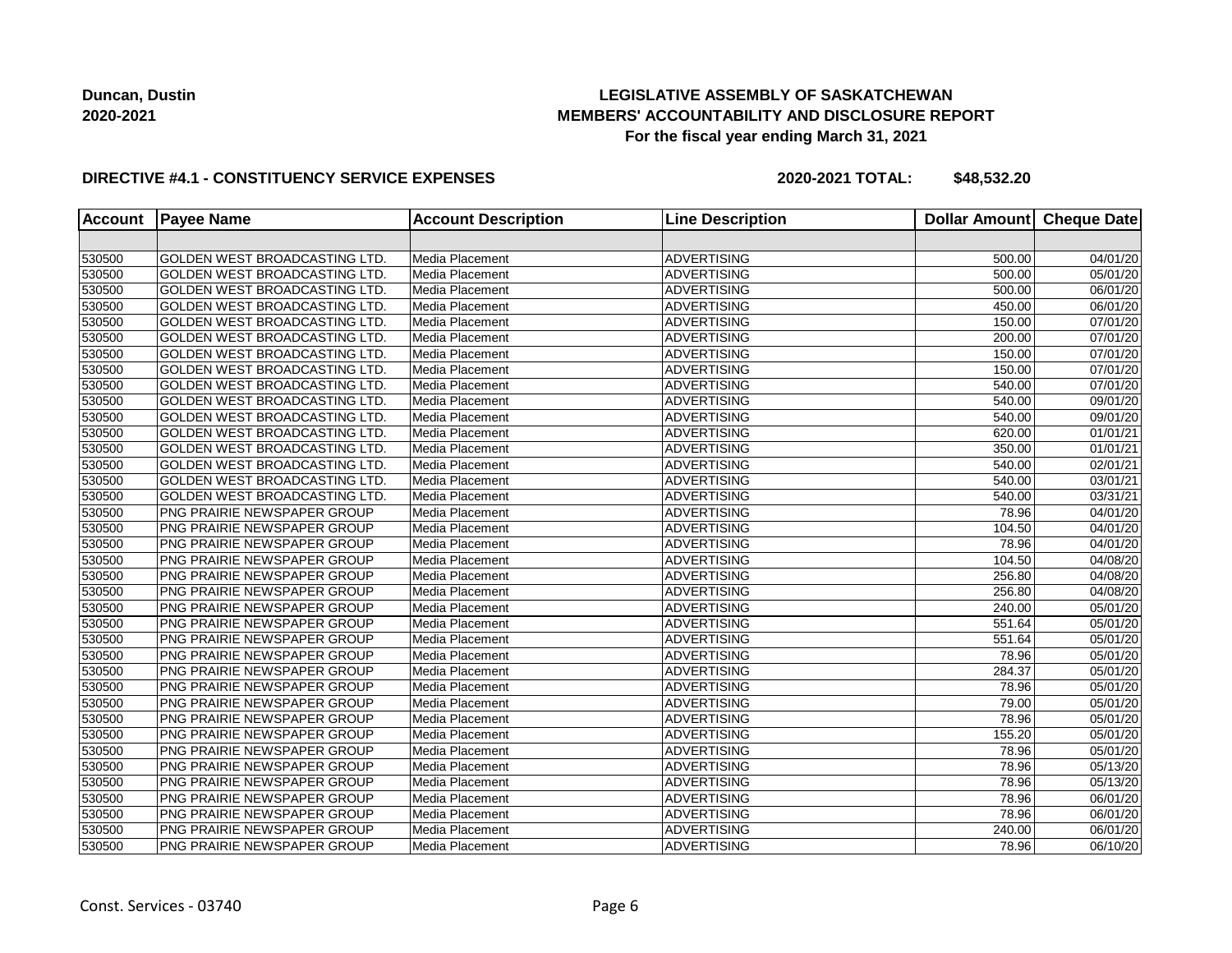## **LEGISLATIVE ASSEMBLY OF SASKATCHEWAN MEMBERS' ACCOUNTABILITY AND DISCLOSURE REPORT For the fiscal year ending March 31, 2021**

### **DIRECTIVE #4.1 - CONSTITUENCY SERVICE EXPENSES**

| <b>Account</b> | <b>Payee Name</b>                  | <b>Account Description</b> | <b>Line Description</b> | <b>Dollar Amount</b> | <b>Cheque Date</b>    |
|----------------|------------------------------------|----------------------------|-------------------------|----------------------|-----------------------|
|                |                                    |                            |                         |                      |                       |
| 530500         | PNG PRAIRIE NEWSPAPER GROUP        | Media Placement            | <b>ADVERTISING</b>      | 78.96                | 06/10/20              |
| 530500         | PNG PRAIRIE NEWSPAPER GROUP        | Media Placement            | <b>ADVERTISING</b>      | 155.20               | 07/01/20              |
| 530500         | PNG PRAIRIE NEWSPAPER GROUP        | Media Placement            | <b>ADVERTISING</b>      | 119.00               | 07/01/20              |
| 530500         | PNG PRAIRIE NEWSPAPER GROUP        | Media Placement            | <b>ADVERTISING</b>      | 78.96                | 07/01/20              |
| 530500         | <b>PNG PRAIRIE NEWSPAPER GROUP</b> | Media Placement            | <b>ADVERTISING</b>      | 124.50               | 07/01/20              |
| 530500         | <b>PNG PRAIRIE NEWSPAPER GROUP</b> | Media Placement            | <b>ADVERTISING</b>      | 124.50               | 07/01/20              |
| 530500         | PNG PRAIRIE NEWSPAPER GROUP        | Media Placement            | <b>ADVERTISING</b>      | 78.96                | 07/01/20              |
| 530500         | <b>PNG PRAIRIE NEWSPAPER GROUP</b> | Media Placement            | <b>ADVERTISING</b>      | 240.00               | 07/01/20              |
| 530500         | PNG PRAIRIE NEWSPAPER GROUP        | Media Placement            | <b>ADVERTISING</b>      | 78.96                | 07/22/20              |
| 530500         | PNG PRAIRIE NEWSPAPER GROUP        | Media Placement            | <b>ADVERTISING</b>      | 78.96                | $\overline{07/22/20}$ |
| 530500         | PNG PRAIRIE NEWSPAPER GROUP        | Media Placement            | <b>ADVERTISING</b>      | 78.96                | 08/01/20              |
| 530500         | PNG PRAIRIE NEWSPAPER GROUP        | Media Placement            | <b>ADVERTISING</b>      | 59.50                | 08/01/20              |
| 530500         | PNG PRAIRIE NEWSPAPER GROUP        | Media Placement            | <b>ADVERTISING</b>      | 78.96                | 08/01/20              |
| 530500         | PNG PRAIRIE NEWSPAPER GROUP        | Media Placement            | <b>ADVERTISING</b>      | 78.96                | 08/12/20              |
| 530500         | PNG PRAIRIE NEWSPAPER GROUP        | Media Placement            | <b>ADVERTISING</b>      | 78.96                | 08/12/20              |
| 530500         | <b>PNG PRAIRIE NEWSPAPER GROUP</b> | Media Placement            | <b>ADVERTISING</b>      | 194.50               | 08/12/20              |
| 530500         | <b>PNG PRAIRIE NEWSPAPER GROUP</b> | Media Placement            | <b>ADVERTISING</b>      | 194.50               | 08/12/20              |
| 530500         | PNG PRAIRIE NEWSPAPER GROUP        | Media Placement            | <b>ADVERTISING</b>      | 78.96                | 08/19/20              |
| 530500         | PNG PRAIRIE NEWSPAPER GROUP        | Media Placement            | <b>ADVERTISING</b>      | 78.96                | 08/19/20              |
| 530500         | <b>PNG PRAIRIE NEWSPAPER GROUP</b> | Media Placement            | <b>ADVERTISING</b>      | 240.00               | 09/01/20              |
| 530500         | <b>PNG PRAIRIE NEWSPAPER GROUP</b> | Media Placement            | <b>ADVERTISING</b>      | 155.20               | 09/01/20              |
| 530500         | <b>PNG PRAIRIE NEWSPAPER GROUP</b> | Media Placement            | <b>ADVERTISING</b>      | 78.96                | 09/01/20              |
| 530500         | PNG PRAIRIE NEWSPAPER GROUP        | Media Placement            | <b>ADVERTISING</b>      | 78.96                | 09/01/20              |
| 530500         | PNG PRAIRIE NEWSPAPER GROUP        | Media Placement            | <b>ADVERTISING</b>      | 49.00                | 09/09/20              |
| 530500         | PNG PRAIRIE NEWSPAPER GROUP        | Media Placement            | <b>ADVERTISING</b>      | 78.96                | 09/16/20              |
| 530500         | PNG PRAIRIE NEWSPAPER GROUP        | Media Placement            | <b>ADVERTISING</b>      | 78.96                | 09/16/20              |
| 530500         | PNG PRAIRIE NEWSPAPER GROUP        | Media Placement            | <b>ADVERTISING</b>      | 240.00               | 11/01/20              |
| 530500         | PNG PRAIRIE NEWSPAPER GROUP        | Media Placement            | <b>ADVERTISING</b>      | 139.50               | 11/09/20              |
| 530500         | PNG PRAIRIE NEWSPAPER GROUP        | Media Placement            | <b>ADVERTISING</b>      | 139.50               | 11/18/20              |
| 530500         | PNG PRAIRIE NEWSPAPER GROUP        | Media Placement            | <b>ADVERTISING</b>      | 29.50                | 12/09/20              |
| 530500         | PNG PRAIRIE NEWSPAPER GROUP        | Media Placement            | <b>ADVERTISING</b>      | 29.50                | 01/01/21              |
| 530500         | PNG PRAIRIE NEWSPAPER GROUP        | Media Placement            | <b>ADVERTISING</b>      | 29.50                | $\overline{01}/01/21$ |
| 530500         | PNG PRAIRIE NEWSPAPER GROUP        | Media Placement            | <b>ADVERTISING</b>      | 240.00               | $\overline{01/01/21}$ |
| 530500         | PNG PRAIRIE NEWSPAPER GROUP        | Media Placement            | <b>ADVERTISING</b>      | 29.50                | 01/01/21              |
| 530500         | PNG PRAIRIE NEWSPAPER GROUP        | Media Placement            | <b>ADVERTISING</b>      | 155.20               | 01/01/21              |
| 530500         | PNG PRAIRIE NEWSPAPER GROUP        | Media Placement            | <b>ADVERTISING</b>      | 29.50                | 01/01/21              |
| 530500         | PNG PRAIRIE NEWSPAPER GROUP        | Media Placement            | <b>ADVERTISING</b>      | 228.45               | 01/01/21              |
|                | PNG PRAIRIE NEWSPAPER GROUP        | Media Placement            | <b>ADVERTISING</b>      | 228.45               | 01/01/21              |
| 530500         |                                    |                            |                         |                      |                       |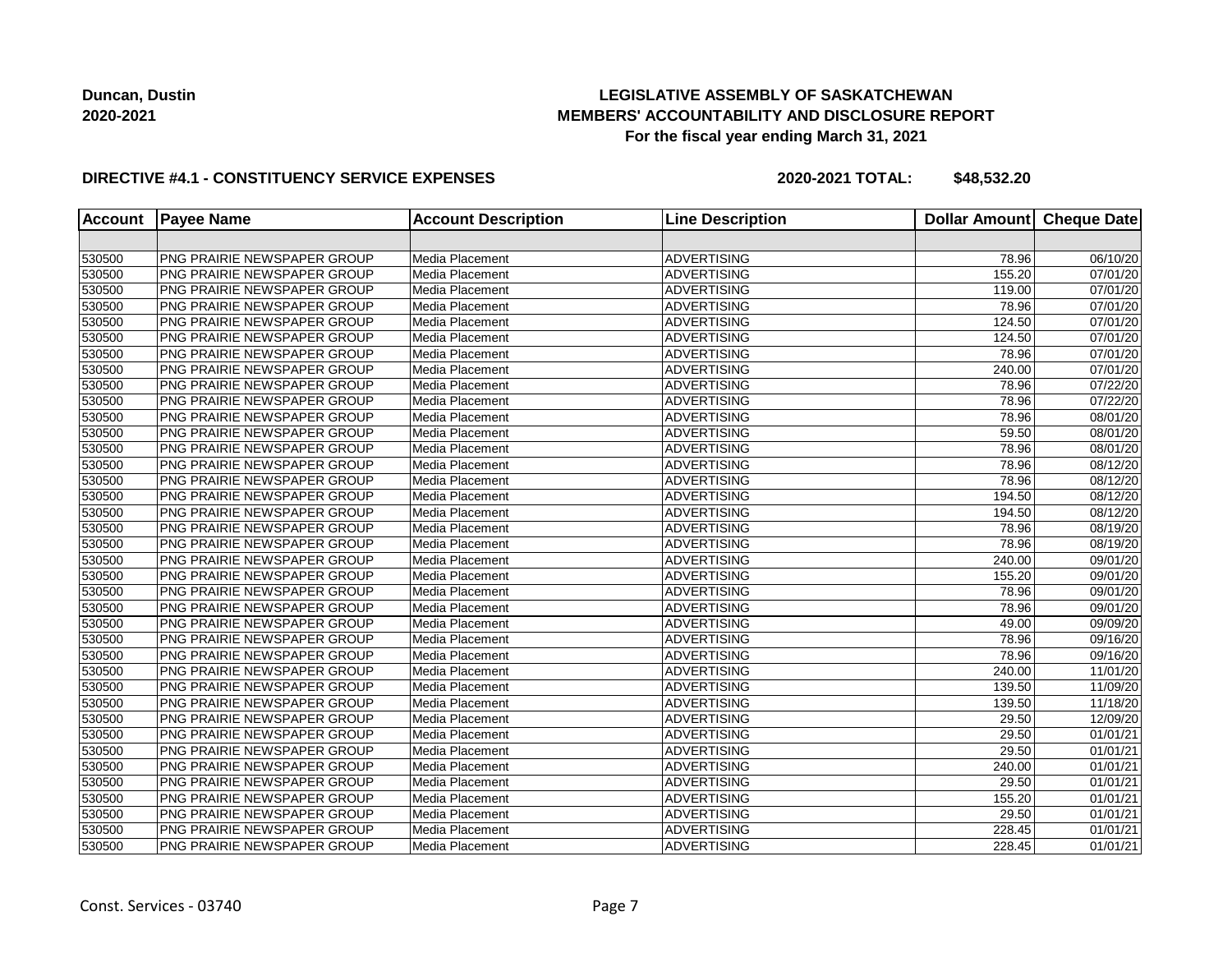## **LEGISLATIVE ASSEMBLY OF SASKATCHEWAN MEMBERS' ACCOUNTABILITY AND DISCLOSURE REPORT For the fiscal year ending March 31, 2021**

### **DIRECTIVE #4.1 - CONSTITUENCY SERVICE EXPENSES**

| <b>Account</b> | <b>Payee Name</b>                    | <b>Account Description</b>         | <b>Line Description</b>       | <b>Dollar Amount</b> | Cheque Date           |
|----------------|--------------------------------------|------------------------------------|-------------------------------|----------------------|-----------------------|
|                |                                      |                                    |                               |                      |                       |
| 530500         | PNG PRAIRIE NEWSPAPER GROUP          | Media Placement                    | <b>ADVERTISING</b>            | 29.50                | 01/13/21              |
| 530500         | <b>PNG PRAIRIE NEWSPAPER GROUP</b>   | Media Placement                    | <b>ADVERTISING</b>            | 67.20                | 02/01/21              |
| 530500         | PNG PRAIRIE NEWSPAPER GROUP          | Media Placement                    | <b>ADVERTISING</b>            | 240.00               | 02/01/21              |
| 530500         | <b>PNG PRAIRIE NEWSPAPER GROUP</b>   | Media Placement                    | <b>ADVERTISING</b>            | 67.20                | 02/01/21              |
| 530500         | PNG PRAIRIE NEWSPAPER GROUP          | Media Placement                    | <b>ADVERTISING</b>            | 155.20               | 03/01/21              |
| 530500         | <b>PNG PRAIRIE NEWSPAPER GROUP</b>   | Media Placement                    | <b>ADVERTISING</b>            | 269.00               | 03/01/21              |
| 530500         | <b>PNG PRAIRIE NEWSPAPER GROUP</b>   | Media Placement                    | <b>ADVERTISING</b>            | 89.50                | 03/01/21              |
| 530500         | PNG PRAIRIE NEWSPAPER GROUP          | Media Placement                    | <b>ADVERTISING</b>            | 89.50                | 03/01/21              |
| 530500         | <b>PNG PRAIRIE NEWSPAPER GROUP</b>   | Media Placement                    | <b>ADVERTISING</b>            | 114.50               | $\overline{03}/31/21$ |
| 530500         | <b>PNG PRAIRIE NEWSPAPER GROUP</b>   | Media Placement                    | <b>ADVERTISING</b>            | 114.50               | 03/31/21              |
| 530500         | <b>WEYBURN BEAVERS BASEBALL CLUB</b> | Media Placement                    | <b>ADVERTISING</b>            | 450.00               | 06/08/20              |
|                | INC.                                 |                                    |                               |                      |                       |
| 530500         | <b>WEYBURN GOLF CLUB</b>             | Media Placement                    | <b>ADVERTISING</b>            | 476.19               | $\overline{07}/01/20$ |
| 530500         | <b>WEYBURN GOLF CLUB</b>             | Media Placement                    | <b>ADVERTISING</b>            | 476.19               | 01/14/21              |
| 530500         | YELLOW PAGES GROUP                   | Media Placement                    | <b>ADVERTISING</b>            | 66.80                | 05/01/20              |
| 530500         | YELLOW PAGES GROUP                   | Media Placement                    | <b>ADVERTISING</b>            | 140.37               | 11/01/20              |
| 550100         | PNG PRAIRIE NEWSPAPER GROUP          | <b>Printed Forms</b>               | LETTERHEAD                    | 230.10               | 05/01/20              |
| 550100         | <b>PNG PRAIRIE NEWSPAPER GROUP</b>   | <b>Printed Forms</b>               | <b>ENVELOPES</b>              | 404.37               | 05/01/20              |
| 550200         | PNG PRAIRIE NEWSPAPER GROUP          | Books, Mags and Ref Materials      | <b>SUBSCRIPTION</b>           | 33.33                | 03/03/21              |
| 555000         | <b>CORPORATE EXPRESS</b>             | Other Material and Supplies        | <b>OFFICE SUPPLIES</b>        | 52.42                | 02/01/21              |
| 555000         | <b>CORPORATE EXPRESS</b>             | Other Material and Supplies        | <b>OFFICE SUPPLIES</b>        | 115.36               | 02/01/21              |
| 555000         | <b>CORPORATE EXPRESS</b>             | Other Material and Supplies        | <b>OFFICE SUPPLIES</b>        | 3.17                 | 03/01/21              |
| 555000         | DUNCAN, DUSTIN E.                    | <b>Other Material and Supplies</b> | <b>REIMB: OFFICE SUPPLIES</b> | 3.48                 | 08/12/20              |
| 555000         | DUNCAN, DUSTIN E.                    | Other Material and Supplies        | <b>REIMB: OFFICE SUPPLIES</b> | 57.74                | 08/12/20              |
| 555000         | <b>DUNCAN, DUSTIN E.</b>             | Other Material and Supplies        | <b>REIMB: OFFICE SUPPLIES</b> | 16.00                | 11/17/20              |
| 555000         | <b>DUNCAN, DUSTIN E.</b>             | Other Material and Supplies        | <b>REIMB: OFFICE SUPPLIES</b> | 23.25                | 12/09/20              |
| 555000         | <b>DUNCAN, DUSTIN E.</b>             | Other Material and Supplies        | <b>REIMB: OFFICE SUPPLIES</b> | 32.20                | 02/23/21              |
| 555000         | DUNCAN, DUSTIN E.                    | Other Material and Supplies        | <b>REIMB: OFFICE SUPPLIES</b> | 13.30                | 03/05/21              |
| 555000         | DUNCAN, DUSTIN E.                    | Other Material and Supplies        | <b>REIMB: OFFICE SUPPLIES</b> | 7.76                 | 03/16/21              |
| 555000         | PNG PRAIRIE NEWSPAPER GROUP          | <b>Other Material and Supplies</b> | <b>OFFICE SUPPLIES</b>        | 74.37                | 08/13/20              |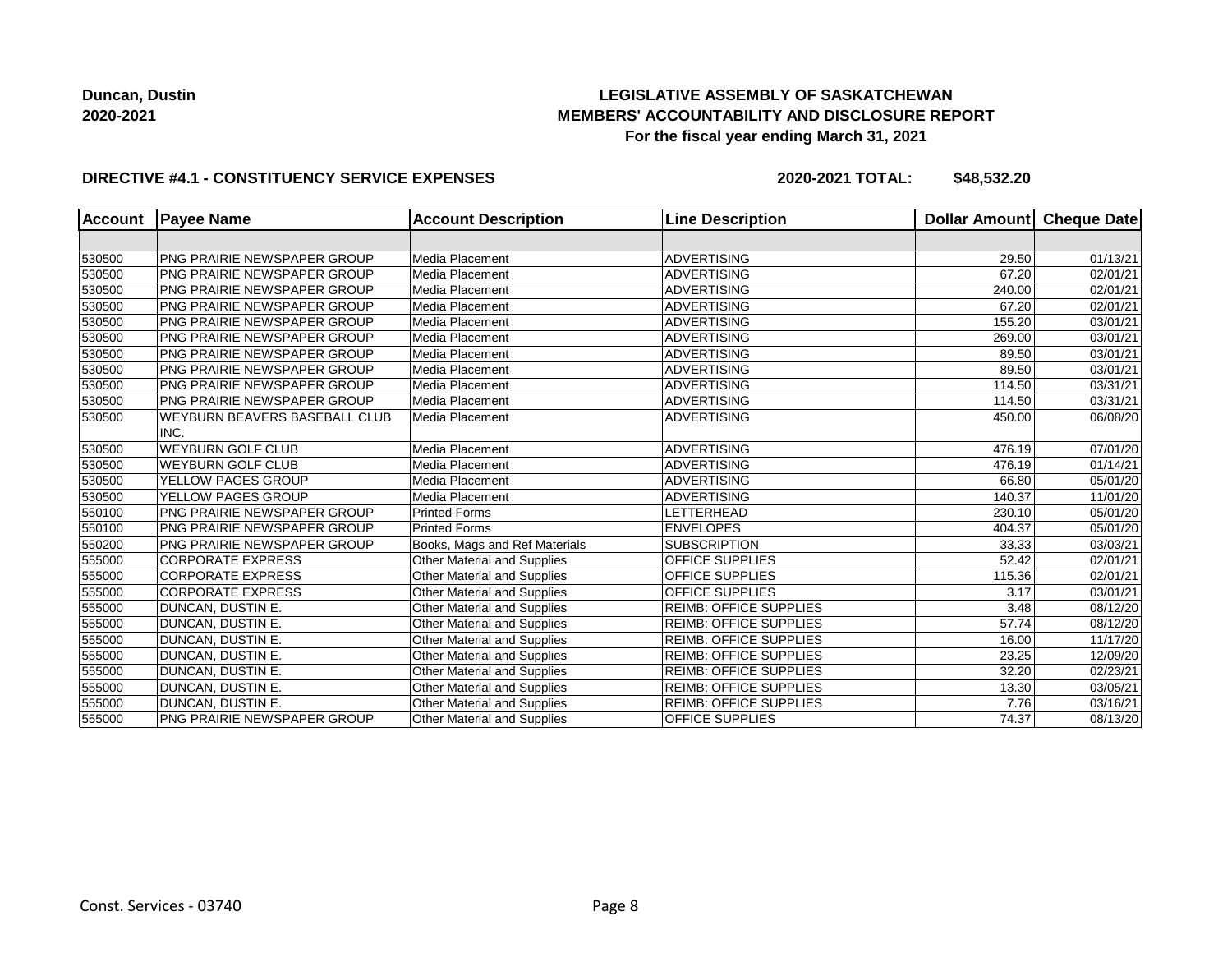## **LEGISLATIVE ASSEMBLY OF SASKATCHEWAN MEMBERS' ACCOUNTABILITY AND DISCLOSURE REPORT For the fiscal year ending March 31, 2021**

#### **DIRECTIVE #6 - CONSTITUENCY ASSISTANT EXPENSES**

**2020-2021 TOTAL: \$75,908.95**

| <b>Account</b> | <b>Payee Name</b>  | <b>Account Description</b>       | Dollar Amount Cheque Date |          |
|----------------|--------------------|----------------------------------|---------------------------|----------|
|                |                    |                                  |                           |          |
| 513000         | SWEDBURG, MARCIE D | Out-of-Scope Permanent           | 0.00                      | 04/01/20 |
| 513000         | SWEDBURG, MARCIE D | Out-of-Scope Permanent           | $-559.00$                 | 04/13/20 |
| 513000         | SWEDBURG, MARCIE D | Out-of-Scope Permanent           | 2,795.00                  | 04/14/20 |
| 513000         | SWEDBURG, MARCIE D | Out-of-Scope Permanent           | 2,795.00                  | 05/01/20 |
| 513000         | SWEDBURG, MARCIE D | Out-of-Scope Permanent           | 2,795.00                  | 05/13/20 |
| 513000         | SWEDBURG, MARCIE D | Out-of-Scope Permanent           | 2,795.00                  | 05/27/20 |
| 513000         | SWEDBURG, MARCIE D | Out-of-Scope Permanent           | 2,795.00                  | 06/10/20 |
| 513000         | SWEDBURG, MARCIE D | Out-of-Scope Permanent           | 2,795.00                  | 06/24/20 |
| 513000         | SWEDBURG, MARCIE D | Out-of-Scope Permanent           | 2,795.00                  | 07/08/20 |
| 513000         | SWEDBURG, MARCIE D | Out-of-Scope Permanent           | 2,795.00                  | 07/22/20 |
| 513000         | SWEDBURG, MARCIE D | Out-of-Scope Permanent           | 2,795.00                  | 08/05/20 |
| 513000         | SWEDBURG, MARCIE D | Out-of-Scope Permanent           | 3,158.40                  | 08/19/20 |
| 513000         | SWEDBURG, MARCIE D | Out-of-Scope Permanent           | 2,831.34                  | 09/02/20 |
| 513000         | SWEDBURG, MARCIE D | Out-of-Scope Permanent           | 2,831.34                  | 09/16/20 |
| 513000         | SWEDBURG, MARCIE D | Out-of-Scope Permanent           | 2,831.34                  | 10/01/20 |
| 513000         | SWEDBURG, MARCIE D | Out-of-Scope Permanent           | 6,228.95                  | 10/06/20 |
| 513000         | SWEDBURG, MARCIE D | Out-of-Scope Permanent           | 2,831.34                  | 11/10/20 |
| 513000         | SWEDBURG, MARCIE D | Out-of-Scope Permanent           | 2,831.34                  | 11/24/20 |
| 513000         | SWEDBURG, MARCIE D | Out-of-Scope Permanent           | 2,831.34                  | 12/09/20 |
| 513000         | SWEDBURG, MARCIE D | Out-of-Scope Permanent           | 2,831.34                  | 12/22/20 |
| 513000         | SWEDBURG, MARCIE D | Out-of-Scope Permanent           | 2,831.33                  | 01/06/21 |
| 513000         | SWEDBURG, MARCIE D | Out-of-Scope Permanent           | 2,831.34                  | 01/20/21 |
| 513000         | SWEDBURG, MARCIE D | Out-of-Scope Permanent           | 2,831.34                  | 02/03/21 |
| 513000         | SWEDBURG, MARCIE D | Out-of-Scope Permanent           | 2,831.34                  | 02/17/21 |
| 513000         | SWEDBURG, MARCIE D | Out-of-Scope Permanent           | 2,831.34                  | 03/03/21 |
| 513000         | SWEDBURG, MARCIE D | Out-of-Scope Permanent           | 2,831.34                  | 03/17/21 |
| 513000         | SWEDBURG, MARCIE D | Out-of-Scope Permanent           | 2,831.34                  | 03/30/21 |
| 513000         | SWEDBURG, MARCIE D | Out-of-Scope Permanent           | 849.40                    | 04/09/21 |
| 519900         | None (Default)     | Change in Y/E Accrued Empl Leave | 0.00                      | 04/20/20 |
|                |                    | <b>Entitlements</b>              |                           |          |
| 519900         | None (Default)     | Change in Y/E Accrued Empl Leave | 1,437.45                  | 04/14/21 |
|                |                    | Entitlements                     |                           |          |